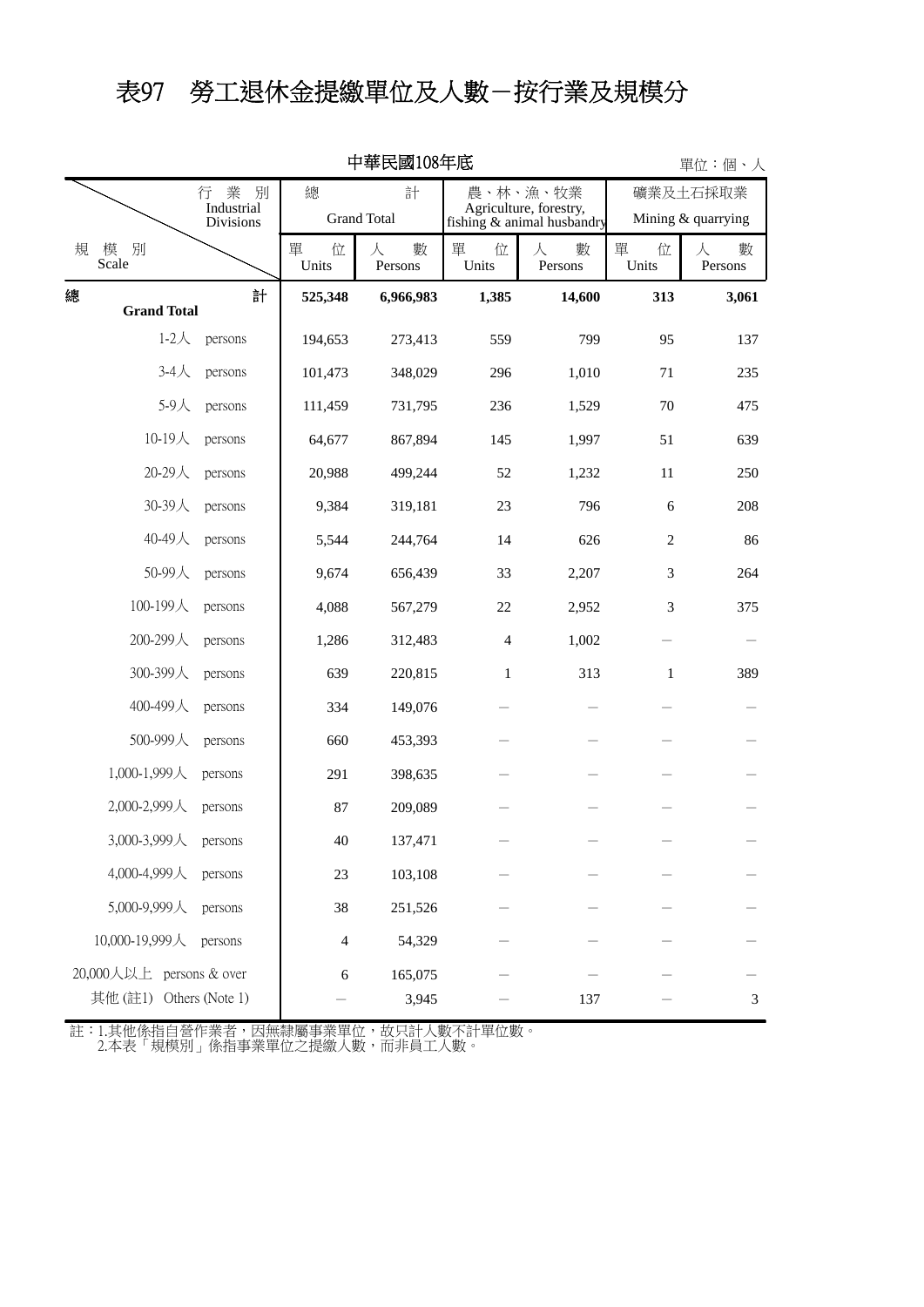#### **and Scale Table 97 Units and Contributors under Labor Pension by Industry**

|                 |                   |                          | <b>End of 2019</b> | Unit: unit · person                      |                   |              |                   |  |
|-----------------|-------------------|--------------------------|--------------------|------------------------------------------|-------------------|--------------|-------------------|--|
| 造<br>製          | 業                 |                          | 電力及燃氣供應業           |                                          | 用水供應及污染整治業        | 營建工程業        |                   |  |
| Manufacturing   |                   | Electricity & gas supply |                    | Water supply &<br>remediation activities |                   | Construction |                   |  |
| 單<br>位<br>Units | 數<br>人<br>Persons | 單<br>位<br>Units          | 數<br>人<br>Persons  | 單<br>位<br>Units                          | 數<br>人<br>Persons |              | 數<br>人<br>Persons |  |
| 92,759          | 2,107,289         | 436                      | 19,590             | 3,655                                    | 36,255            | 45,062       | 307,549           |  |
| 25,382          | 36,414            | 141                      | 188                | 1,664                                    | 2,269             | 19,764       | 27,471            |  |
| 15,923          | 54,835            | 56                       | 187                | 699                                      | 2,395             | 8,994        | 30,702            |  |
| 20,356          | 135,236           | 58                       | 381                | 677                                      | 4,398             | 9,097        | 59,136            |  |
| 14,986          | 203,738           | 61                       | 859                | 348                                      | 4,543             | 4,573        | 60,687            |  |
| 5,640           | 134,276           | 23                       | 570                | 105                                      | 2,532             | 1,305        | 30,856            |  |
| 2,713           | 92,530            | $\boldsymbol{7}$         | 240                | 42                                       | 1,405             | 466          | 15,798            |  |
| 1,658           | 73,429            | 6                        | 271                | $22\,$                                   | 986               | 259          | 11,500            |  |
| 3,264           | 222,943           | 24                       | 1,739              | 58                                       | 3,972             | 404          | 27,017            |  |
| 1,581           | 220,761           | $27\,$                   | 3,687              | 17                                       | 2,144             | 133          | 17,572            |  |
| 473             | 115,050           | 16                       | 3,918              | 6                                        | 1,507             | 32           | 7,863             |  |
| 224             | 77,042            | $10\,$                   | 3,693              | $10\,$                                   | 3,426             | 10           | 3,356             |  |
| 126             | 56,352            | 5                        | 2,251              | $\mathbf{1}$                             | 496               | 6            | 2,582             |  |
| 262             | 179,345           | $\overline{c}$           | 1,586              | $\overline{4}$                           | 2,548             | 17           | 10,269            |  |
| 100             | 135,047           |                          |                    | $\sqrt{2}$                               | 3,627             | $\sqrt{2}$   | 2,605             |  |
| 29              | 70,195            |                          |                    |                                          |                   |              |                   |  |
| 15              | 50,954            |                          |                    |                                          |                   |              |                   |  |
| $\,8\,$         | 36,132            |                          |                    |                                          |                   |              |                   |  |
| 13              | 92,505            |                          |                    |                                          |                   |              |                   |  |
| $\overline{4}$  | 54,329            |                          |                    |                                          |                   |              |                   |  |
| $\overline{c}$  | 65,935<br>$241\,$ |                          | $20\,$             |                                          | $\boldsymbol{7}$  |              | 135               |  |
|                 |                   |                          |                    |                                          |                   |              |                   |  |

 don't include self-employed operators. Note: 1. The data of "Others" mean self-employed operators which don't work for specific enterprise, so the data of units

2.The data of "Scale" is classified by the contributor of the enterprise which doesn't indicate the staff numbers.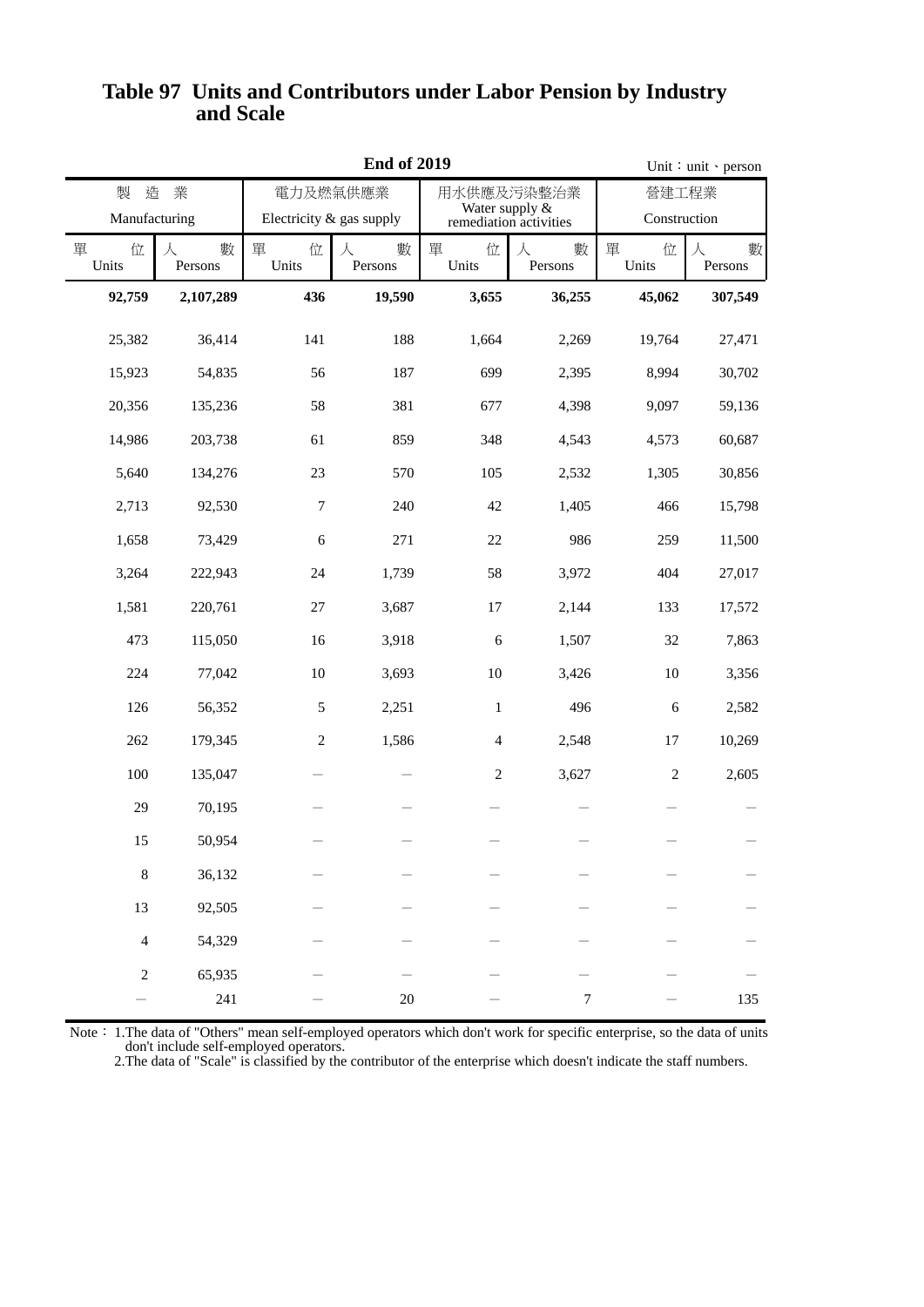# 表97 勞工退休金提繳單位及人數-按行業及規模分(續1)

|                                                       | 單位:個、人 |                                    |                   |                 |                                       |                                                      |                   |
|-------------------------------------------------------|--------|------------------------------------|-------------------|-----------------|---------------------------------------|------------------------------------------------------|-------------------|
| 別<br>行<br>業<br>Industrial<br>Divisions                |        | 批發及零售業<br>Wholesale & retail trade |                   |                 | 運輸及倉儲業<br>Transportation &<br>storage | 住宿及餐飲業<br>Accommodation &<br>food service activities |                   |
| 規<br>別<br>模<br>Scale                                  |        | 單<br>位<br>Units                    | 數<br>人<br>Persons | 單<br>位<br>Units | 人<br>數<br>Persons                     | 單<br>位<br>Units                                      | 人<br>數<br>Persons |
| 總<br><b>Grand Total</b>                               | 計      | 181,992                            | 1,560,590         | 9,699           | 221,951                               | 30,471                                               | 389,681           |
| $1-2$ 人<br>persons                                    |        | 74,730                             | 104,356           | 2,982           | 4,257                                 | 8,492                                                | 12,274            |
| $3-4$ 人<br>persons                                    |        | 36,831                             | 126,143           | 1,676           | 5,802                                 | 5,770                                                | 19,964            |
| 5-9人<br>persons                                       |        | 38,729                             | 253,104           | 2,112           | 13,971                                | 7,953                                                | 52,784            |
| 10-19人<br>persons                                     |        | 19,522                             | 259,648           | 1,544           | 20,900                                | 4,875                                                | 65,156            |
| $20-29$ 人<br>persons                                  |        | 5,501                              | 130,418           | 543             | 12,956                                | 1,531                                                | 36,452            |
| 30-39人<br>persons                                     |        | 2,213                              | 75,065            | 232             | 7,909                                 | 703                                                  | 23,818            |
| 40-49人<br>persons                                     |        | 1,237                              | 54,480            | 135             | 5,952                                 | 351                                                  | 15,399            |
| 50-99人<br>persons                                     |        | 1,929                              | 131,197           | 221             | 15,299                                | 471                                                  | 31,508            |
| 100-199人<br>persons                                   |        | 743                                | 102,065           | 106             | 14,849                                | 190                                                  | 27,061            |
| 200-299人<br>persons                                   |        | 240                                | 57,963            | 43              | 10,378                                | 65                                                   | 16,219            |
| 300-399人<br>persons                                   |        | 109                                | 37,463            | $28\,$          | 9,838                                 | 24                                                   | 8,253             |
| 400-499人<br>persons                                   |        | 66                                 | 29,535            | 21              | 9,352                                 | 13                                                   | 5,833             |
| 500-999人<br>persons                                   |        | 83                                 | 57,960            | 31              | 23,535                                | 18                                                   | 12,192            |
| 1,000-1,999人<br>persons                               |        | 38                                 | 49,871            | 14              | 20,127                                | 6                                                    | 8,105             |
| 2,000-2,999人<br>persons                               |        | 9                                  | 22,271            | $\overline{4}$  | 8,666                                 | 3                                                    | 6,438             |
| 3,000-3,999人<br>persons                               |        | 6                                  | 20,955            | 1               | 3,967                                 | 1                                                    | 3,089             |
| 4,000-4,999人<br>persons                               |        | $\overline{c}$                     | 8,935             | $\mathfrak{Z}$  | 13,252                                | $\mathbf{1}$                                         | 4,150             |
| 5,000-9,999人<br>persons                               |        | 3                                  | 18,601            | 3               | 20,760                                | 3                                                    | 17,672            |
| 10,000-19,999人<br>persons                             |        |                                    |                   |                 |                                       |                                                      |                   |
| 20,000人以上 persons & over<br>其他(註1)<br>Others (Note 1) |        | $\mathbf{1}$                       | 20,287<br>273     |                 | 181                                   | $\mathbf{1}$                                         | 22,966<br>348     |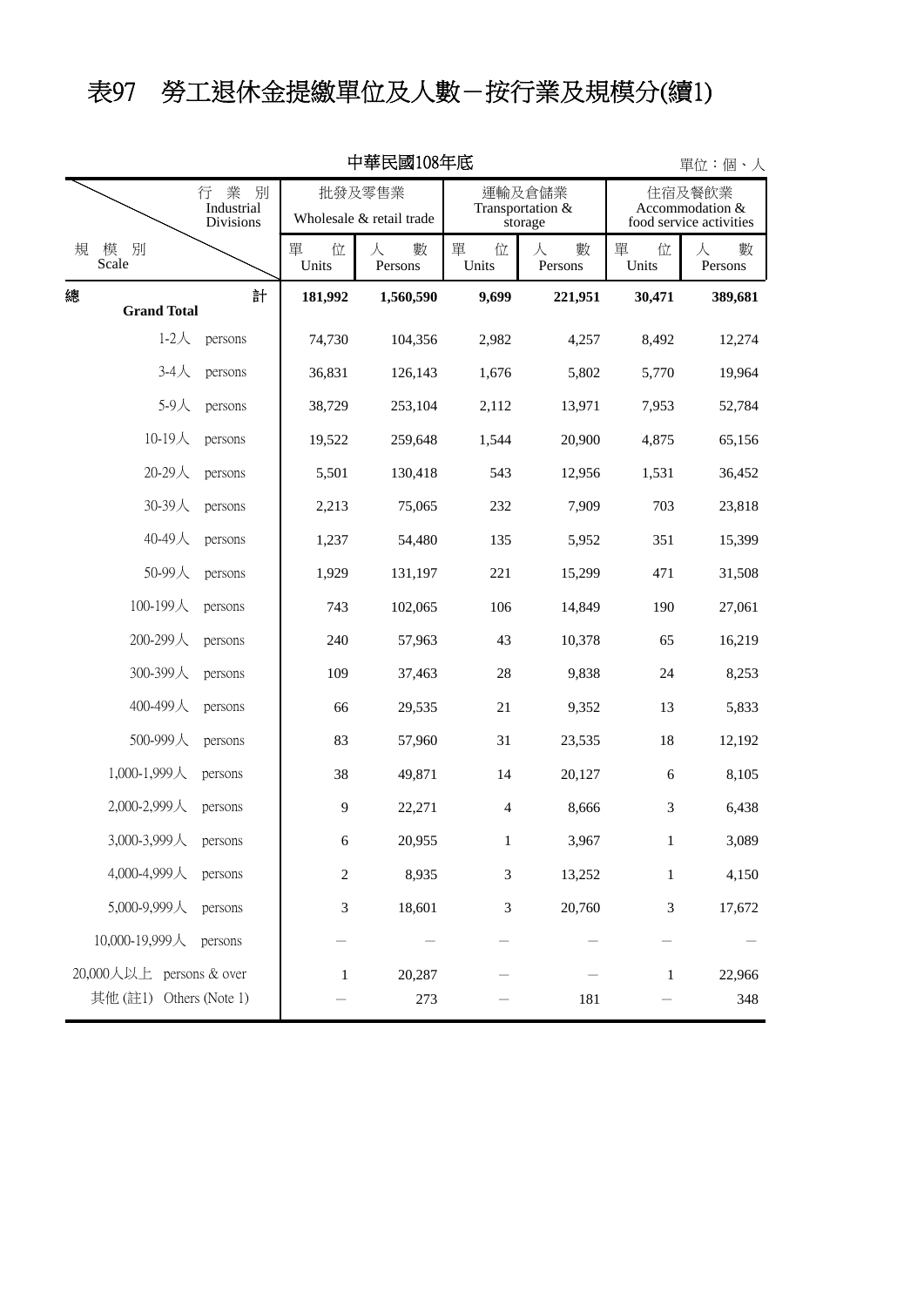|                 |                                                      | Unit: unit · person                           |                   |                                |                   |                                                                   |                   |
|-----------------|------------------------------------------------------|-----------------------------------------------|-------------------|--------------------------------|-------------------|-------------------------------------------------------------------|-------------------|
|                 | 出版、影音製作、傳播<br>及資通訊服務業<br>Information & communication | 金融及保險業<br>Financial &<br>insurance activities |                   | 不動產業<br>Real estate activities |                   | 專業、科學及技術服務業<br>Professional, scientific<br>& technical activities |                   |
| 單<br>位<br>Units | 數<br>人<br>Persons                                    | 單<br>位<br>Units                               | 數<br>人<br>Persons | 單<br>位<br>Units                | 數<br>人<br>Persons | 單<br>位<br>Units                                                   | 人<br>數<br>Persons |
| 11,795          | 250,236                                              | 7,593                                         | 304,056           | 14,420                         | 103,307           | 34,699                                                            | 327,596           |
| 4,113           | 5,620                                                | 3,400                                         | 4,509             | 7,207                          | 10,098            | 15,068                                                            | 21,039            |
| 1,878           | 6,438                                                | 975                                           | 3,276             | 3,167                          | 10,799            | 7,526                                                             | 25,713            |
| 2,301           | 15,235                                               | 729                                           | 4,890             | 2,340                          | 15,002            | 6,821                                                             | 44,297            |
| 1,543           | 20,893                                               | 955                                           | 13,770            | 973                            | 12,858            | 3,066                                                             | 40,459            |
| 610             | 14,649                                               | 585                                           | 13,888            | 311                            | 7,470             | 881                                                               | 20,878            |
| 328             | 11,226                                               | 241                                           | 8,220             | 104                            | 3,561             | 384                                                               | 13,028            |
| 226             | 9,959                                                | 193                                           | 8,560             | 92                             | 4,061             | 223                                                               | 9,927             |
| 438             | 30,093                                               | 296                                           | 18,325            | 145                            | 10,030            | 422                                                               | 28,840            |
| 193             | 26,446                                               | 83                                            | 11,766            | 46                             | 6,887             | 174                                                               | 24,110            |
| 53              | 12,652                                               | 42                                            | 10,225            | 14                             | 3,185             | 55                                                                | 13,116            |
| 36              | 12,660                                               | 9                                             | 3,121             | 9                              | 3,033             | 29                                                                | 10,134            |
| 20              | 8,731                                                | 6                                             | 2,738             | $\mathbf{1}$                   | 480               | $\mathbf{9}$                                                      | 3,956             |
| 31              | 21,627                                               | 37                                            | 27,041            | $\,8\,$                        | 4,589             | 16                                                                | 9,894             |
| 18              | 26,064                                               | 19                                            | 27,203            |                                |                   | 14                                                                | 19,552            |
| 3               | 7,099                                                | 8                                             | 19,418            | 1                              | 2,854             | 4                                                                 | 10,092            |
| $\mathbf{1}$    | 3,641                                                | $\overline{4}$                                | 14,119            | $\mathbf{1}$                   | 3,608             | $\mathfrak{Z}$                                                    | 10,586            |
|                 |                                                      | $1\,$                                         | 4,604             | $\,1$                          | 4,689             | $\boldsymbol{2}$                                                  | 8,663             |
| $\mathfrak{Z}$  | 17,087                                               | $\,8\,$                                       | 52,349            |                                |                   | $\boldsymbol{2}$                                                  | 13,076            |
|                 |                                                      |                                               |                   |                                |                   |                                                                   |                   |
|                 |                                                      | $\sqrt{2}$                                    | 55,887            |                                |                   |                                                                   |                   |
|                 | 116                                                  |                                               | 147               |                                | 103               |                                                                   | 236               |

#### **and Scale (Cont'd 1) Table 97 Units and Contributors under Labor Pension by Industry**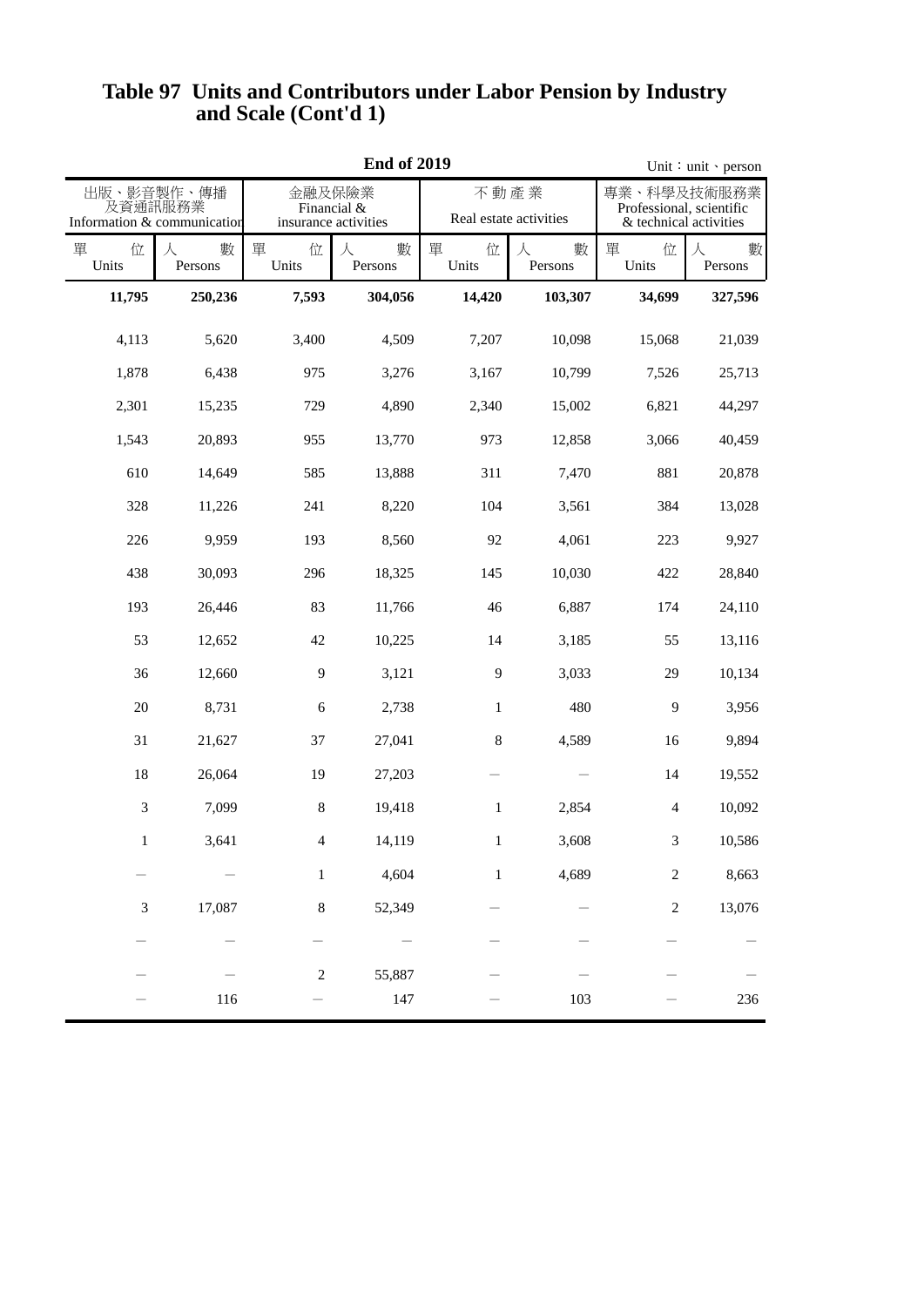## 表97 勞工退休金提繳單位及人數-按行業及規模分(續2完)

| 中華民國108年底<br>單位:個、人                                 |                                               |                 |                                     |                                                                                    |                   |  |  |  |  |
|-----------------------------------------------------|-----------------------------------------------|-----------------|-------------------------------------|------------------------------------------------------------------------------------|-------------------|--|--|--|--|
|                                                     | 業<br>別<br>行<br>Industrial<br><b>Divisions</b> |                 | 支援服務業<br>Support service activities | 公共行政及國防; 強制性社會安全<br>Public administration & defence;<br>Compulsory social security |                   |  |  |  |  |
| 規<br>別<br>模<br>Scale                                |                                               | 單<br>位<br>Units | 人<br>數<br>Persons                   | 單<br>位<br>Units                                                                    | 人<br>數<br>Persons |  |  |  |  |
| 總<br><b>Grand Total</b>                             | 計                                             | 15,154          | 319,283                             | 2,263                                                                              | 90,401            |  |  |  |  |
| $1-2\lambda$                                        | persons                                       | 5,202           | 7,270                               | 576                                                                                | 825               |  |  |  |  |
| $3-4$ 人                                             | persons                                       | 2,733           | 9,400                               | 247                                                                                | 843               |  |  |  |  |
| 5-9人                                                | persons                                       | 3,088           | 20,160                              | 279                                                                                | 1,895             |  |  |  |  |
| 10-19人                                              | persons                                       | 1,834           | 24,946                              | 266                                                                                | 3,738             |  |  |  |  |
| 20-29人                                              | persons                                       | 672             | 15,978                              | 212                                                                                | 5,131             |  |  |  |  |
| 30-39人                                              | persons                                       | 340             | 11,566                              | 138                                                                                | 4,746             |  |  |  |  |
| 40-49人                                              | persons                                       | 261             | 11,470                              | 114                                                                                | 4,989             |  |  |  |  |
| 50-99人                                              | persons                                       | 514             | 35,725                              | 244                                                                                | 16,613            |  |  |  |  |
| 100-199人                                            | persons                                       | 244             | 34,508                              | 121                                                                                | 16,258            |  |  |  |  |
| 200-299人                                            | persons                                       | 90              | 22,133                              | $27\,$                                                                             | 6,620             |  |  |  |  |
| 300-399人                                            | persons                                       | 57              | 19,761                              | 15                                                                                 | 5,016             |  |  |  |  |
| 400-499人                                            | persons                                       | 29              | 13,162                              | $\boldsymbol{7}$                                                                   | 3,001             |  |  |  |  |
| 500-999人                                            | persons                                       | 53              | 35,562                              | 10                                                                                 | 6,006             |  |  |  |  |
| 1,000-1,999人                                        | persons                                       | 29              | 38,671                              | 3                                                                                  | 4,212             |  |  |  |  |
| 2,000-2,999人                                        | persons                                       | 7               | 15,421                              | 3                                                                                  | 7,452             |  |  |  |  |
| 3,000-3,999人                                        | persons                                       | $\mathbf{1}$    | 3,509                               | 1                                                                                  | 3,056             |  |  |  |  |
| 4,000-4,999人                                        | persons                                       |                 |                                     |                                                                                    |                   |  |  |  |  |
| 5,000-9,999人                                        | persons                                       |                 |                                     |                                                                                    |                   |  |  |  |  |
| 10,000-19,999人                                      | persons                                       |                 |                                     |                                                                                    |                   |  |  |  |  |
| 20,000人以上 persons & over<br>其他 (註1) Others (Note 1) |                                               |                 | 41                                  |                                                                                    |                   |  |  |  |  |